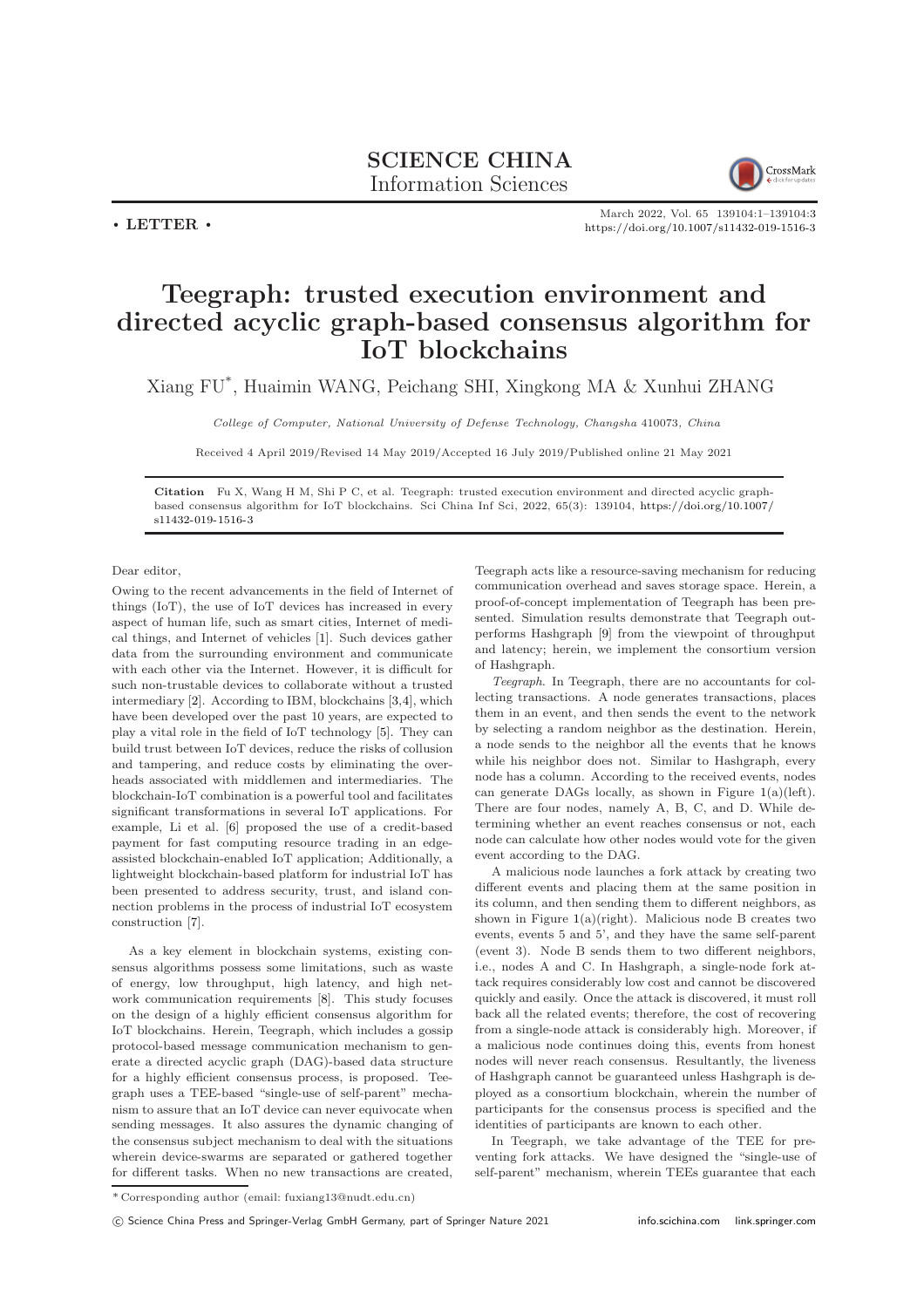<span id="page-1-0"></span>

Figure 1 (Color online) (a) Hashgraph (left) and fork attack (right); (b) "single-use of self-parent" mechanism; (c) simulation result of throughput; (d) simulation result of latency.

event can only be a self-parent once. The first event created by a node has no parents; therefore, we set both the parents to zero. As shown in Figure [1\(](#page-1-0)b), before being sent to the network, an event must obtain a signature from the TEE to prove that its self-parent is set as a self-parent only once. All nodes in the system fully trust the TEEs and believe that TEEs do not lie. There are four steps involved in obtaining the TEE's trusted signature: (1) the node sends event  $n$  to the TEE;  $(2)$  the TEE compares event n's self-parent hash to the hash of event  $n-1$  stored in its memory; (3) if both the hashes are equal, the TEE signs event  $n$  and sends it back to the node; and (4) the TEE stores the hash of event n to replace the hash of event  $n-1$  in its memory. In step 3, if the hashes are not equal, TEE dumps event  $n$  and stops the process to wait for the next event. In other words, if event  $n - 1$  in TEE's memory is set as the self-parent of event *n*, event  $n - 1$  will be immediately replaced by event n in the TEE's memory. Therefore, a node can never create two different events with the same self-parent, which means that a fork attack cannot occur. For Hashgraph, before an event reaches consensus, it must obtain votes from greater than 2/3 of all nodes for no less than three rounds. On the contrary, Teegraph only requires votes from greater than 1/2 of all nodes in a single round because the TEE prevents fork attacks.

In some IoT scenarios, different types of devices may form a swarm and work together to accomplish a task without a trusted intermediary. Data sharing between these nontrustable devices is required for such collaboration, and the shared data must reach consensus among these devices before the swarm uses the data. Most consensus algorithms can achieve this when the consensus subjects are always the same, e.g., when nodes are not replaced, no new nodes join and no nodes exit. However, often there are multiple subtasks, which require the swarm to be separated as several different sub-swarms. After completing their sub-tasks, these sub-swarms may recombine for another new task. Therefore, when consensus subjects change continuously without the support of a trusted intermediary, the consensus algorithm for IoT blockchains must have the ability to reach consensus. In Teegraph, any node can trigger the swarm separation or sub-swarm' combinations by creating a special event containing a node-list of the new swarm. If a node agrees with this proposal, it will store this event and only communicate with nodes in the new node-list; otherwise, it will dump the given event. When this special event reaches half of the nodes in the list, the consensus subjects' changing becomes effective. Then, an event reaches consensus when it obtains more than one-half of the votes from the node-list.

The original Hashgraph requires each node to create and send events all the time. Even a node that does not have a transaction to send must create and send empty events containing zero transactions. However, when no new transactions are created and all transactions in Hashgraph have reached consensus, empty events do not contribute to the system, i.e., such empty events waste the network and storage resources. In Teegraph, to address this limitation, we propose a resource-saving mechanism that allows nodes to stop gossiping at an appropriate time. Before a given node creates and sends an empty event, the node can evaluate whether it should do so according to the Teegraph structure it holds.

Simulation. To demonstrate the efficiency of the proposed algorithm, we present a proof-of-concept implementation of the TEE within Teegraph. In this simulation, there were a total of 50 nodes, and we simulated different numbers of failure nodes ranging from 1 to 24  $(24 < 50/2)$ . Each node was simulated as a Java thread. Herein,  $r$  and p denote event request interval (rather than sending events to neighbors, each node requests events from its neighbors) and event propagation time, respectively. Therefore, network delay is expressed as  $r + p$ . Herein,  $(r + p)$  was set to 200 ms during the simulation. We compared the throughput (eps: the number of events handled per second) and latency (ltc: the average time for an event to reach consensus) of Teegraph to those of Hashgraph (consortium version). Results are shown in Figures  $1(c)$  $1(c)$  and  $(d)$ . Results suggest that the throughput was reduced and latency increased with an increase in the number of failure nodes. Teegraph is not considerably affected when failure nodes increase and it outperforms Hashgraph. Moreover, when the number of failure nodes is greater than  $16 (16 < 50/3 < 17)$ , Hashgraph stops working, whereas Teegraph continues to function up to greater than 24 failure nodes.

Conclusion. TEE and DAG are two innovative technologies used to build highly efficient blockchains. Herein, we propose an efficient Byzantine fault-tolerant consensus algorithm, Teegraph, for IoT device collaboration. We use the gossip protocol for message communication and present